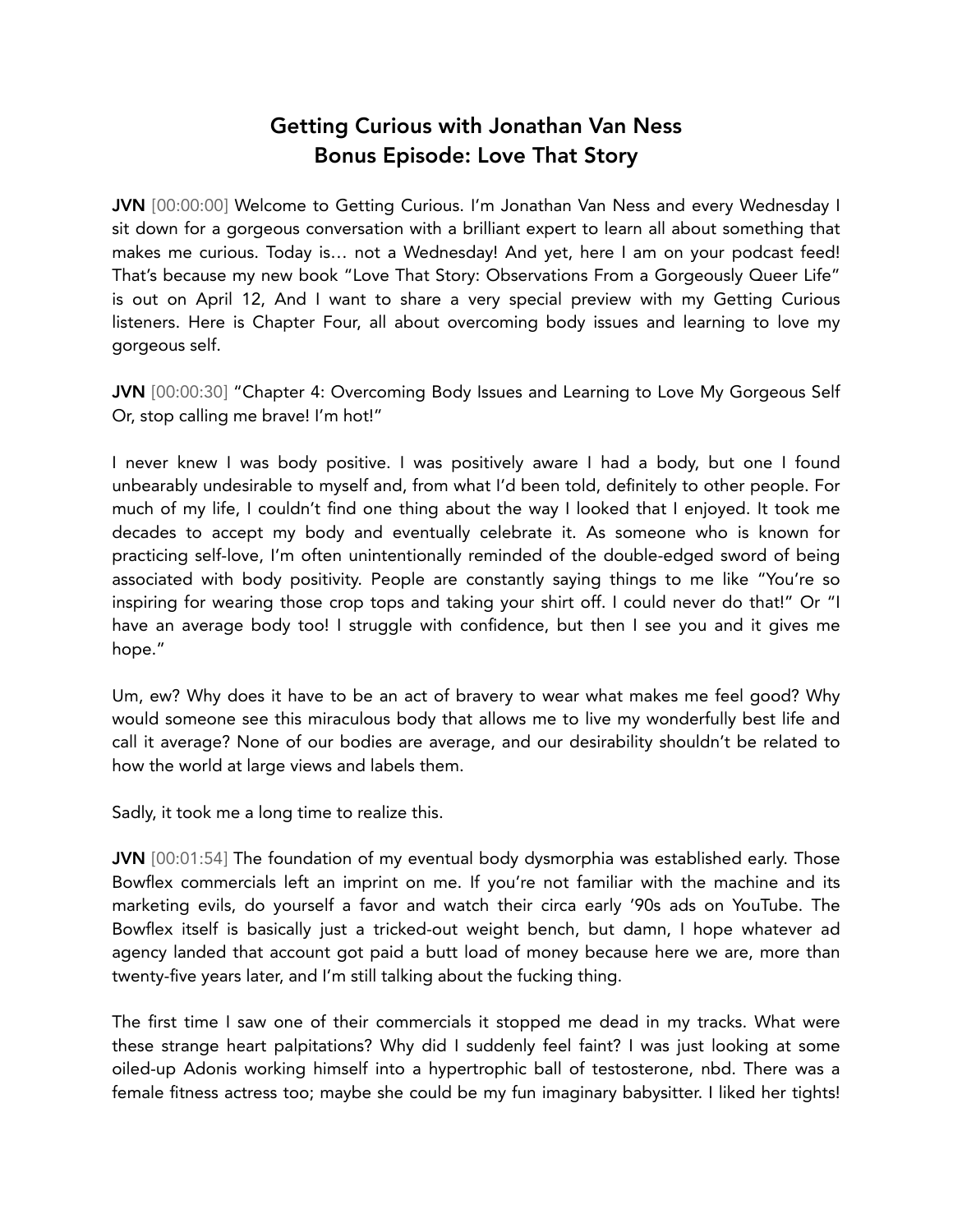But she didn't give my stomach the same butterfly feels that the oiled-up-to-oblivion man did. It was crush at first sight. When the commercial ended and my desire to hump a pillow went away, a horrifying despair took hold.

Layered on top of my undeniable interest in that perfectly waxed chest and the problems that presented, I looked at my own body and wondered, *Why don't I look like him?* 

I mean, it's not like anybody I knew in real life had abs so ripped that I might slice my finger open just by touching those glorious edges. I'd spent time at the YMCA where my dad worked out, and on summer days I basically lived at the pool. I wasn't surrounded by fitnessmodel bods, but I had come to the realization that when shirts came off, I definitely didn't look like the other boys. I had a belly and extra skin that hung from my chest, but other boys were rail thin, running around the pool deck with buff lifeguards blowing their whistles at them. Any one of those guys could have ordered a Bowflex and whipped themselves up to look like the man on TV in no time. But not me. I felt like a young Chris Farley in *Tommy Boy*, only obsessed with Barbies, figure skating, gymnastics, and beauty pageants.

JVN [00:04:03] Because my negative body image and self-esteem issues developed around the same time when I was beginning to understand my sexuality, I became obsessed with the fact that I did not look the same as the other boys at my school, and this just added to the sense of alienation and shame that I already felt from school bullying, the sexual abuse I'd experienced as a child, and stress over being a generally flamboyant kid in a highly conservative cis hetero environment. Living with the constant anxiety of never knowing what cruel insults would be hurled my way on any given day, as well as the fear that any one of my secrets might become public knowledge, all became too much. Around the age of ten, food became my most soothing coping mechanism, and I threw myself into bags of powdered donuts and frozen burritos.

The fact that decades later I can still remember exactly what I was eating during this period, and why, is a clear example of the insidious intersections of self-worth and a pressure to conform to perfect body standards. I can vividly recall the shame of eating a second box of Thin Mint Girl Scout cookies and then chugging water and doing sit-ups (like that was going to do anything, lol), followed by staring down at my tummy, sobbing uncontrollably, and thinking, *Why can't I stop doing this? When will I ever be hot?* 

There was such an intense combination of pain and suffering that led to my disordered eating, but nobody could help me unpack all of that at the time because I was too scared to ask for help. Instead, I had to face the reality of my internal struggle at a routine physical at age twelve, when our family doctor told my mom that I was in the 95th percentile for body mass index (BMI)—*eye roll*—and needed to watch my weight because I was considered obese. And I wasn't even a teenager yet.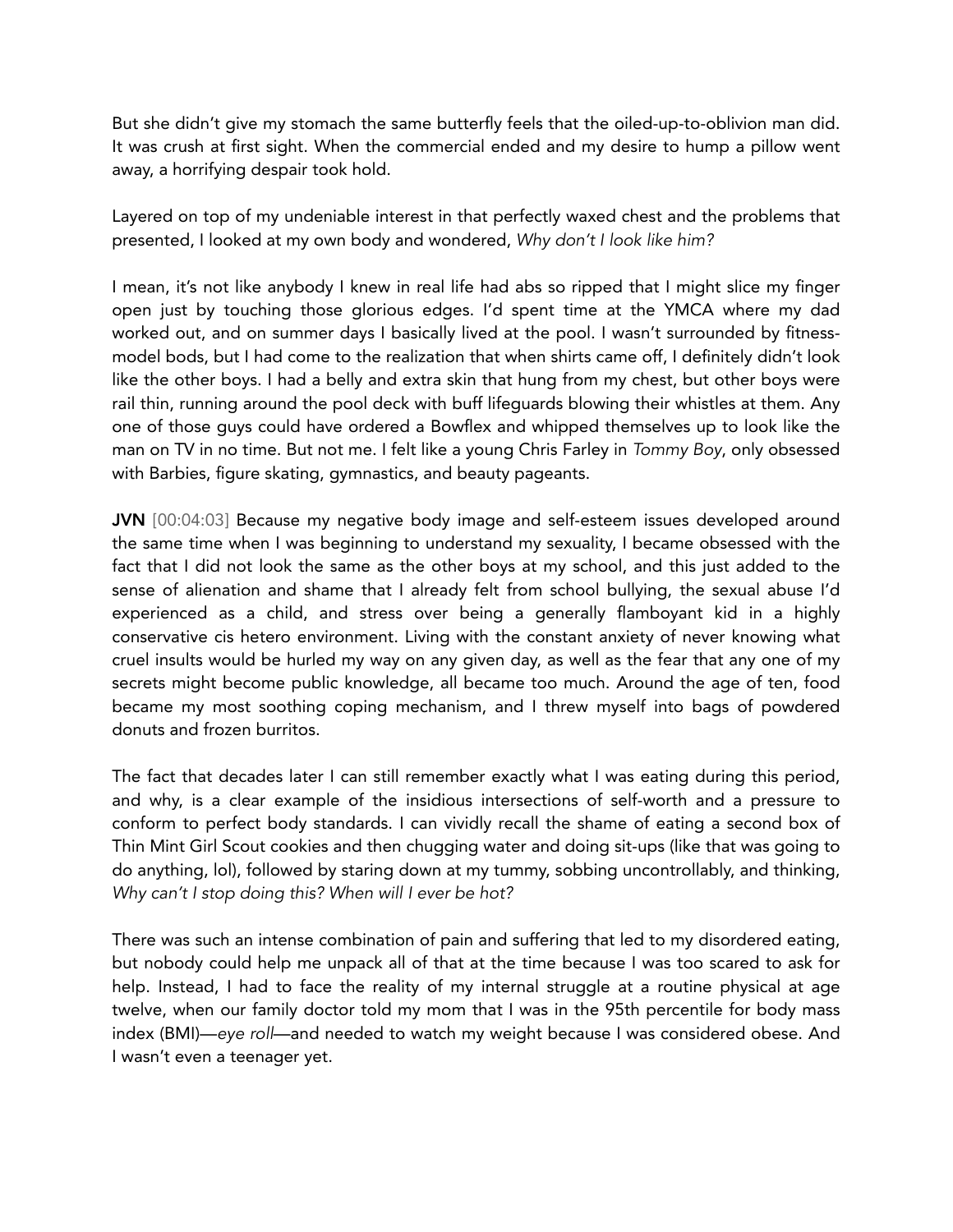JVN [00:05:56] As I entered my early teenage years, I knew I had to try to lose weight. But it wasn't for any of the medical reasons presented to me by that doctor. The driving force behind my fourteen- and fifteen-year-old brain was: *Who will ever want to date me, much less hold me till the pain goes away, if I'm too big?* 

## Healthy, right?

The "who" went from an abstract idea of a hunky Bowflex man to a very real representative in the form of Fyodor, my high school crush. Fyodor had an impossibly gorgeous body, and he could eat whatever he wanted with no consequences. His six-foot swimmer's body was serving flawless Adonis vibes, and the whole package shivered me to my queer core. I knew that if I ever had any chance of nabbing him, I had to become a swimmer to get a body that matched his.

Oh, also, after watching the made-for-TV movie *Perfect Body* starring Amy Jo Johnson (aka the Pink Power Ranger) as an Olympic gymnast hopeful who develops an eating disorder, I decided to start throwing up all the food I continued to binge in excess. Because, honey, there weren't enough swim practices to burn off all those cinnamon rolls and white cheese dips.

I developed a method for this madness by setting a rule that I couldn't throw up any of my regular meals, only the junk food that I binged in between breakfast, lunch, and dinner. Further justification came from the fact that at least I wasn't doing it daily, maybe only twice a week when I would "accidentally" devour a family-size box of pizza rolls or four boxes of Girl Scout Tagalongs and shortbread Trefoils.

JVN [00:07:35] As the pounds began to come off, I knew that sensible meals and exercise were doing the real work, but since the weight loss happened while I indulged my urge to purge, I convinced myself at the time that it was helping. To reinforce it even more, people started paying attention to my new look, and I loved it.

A few months into my bulimia routine, my brother caught me throwing up. I was puking hard enough to have developed a bloody nose, and he threatened to tell our mom, so I decided it was time to stop. Staring into a toilet full of undigested snacks, blood pouring down my nose, and my brother barging through the door to witness it all shook me up enough to realize I was on the edge of something extremely dangerous, and I didn't want to be there anymore.

So from that moment forward, I decided I just needed to be a workout binger. Again—healthy, right?

Whenever I decided that I'd overeaten after a meal, I'd supplement my already twice-daily swim practices with gymnastics, running, and cigarettes—anything that might control my appetite and/or work off food that I deemed excessive. (Oh yeah, I'd started smoking by then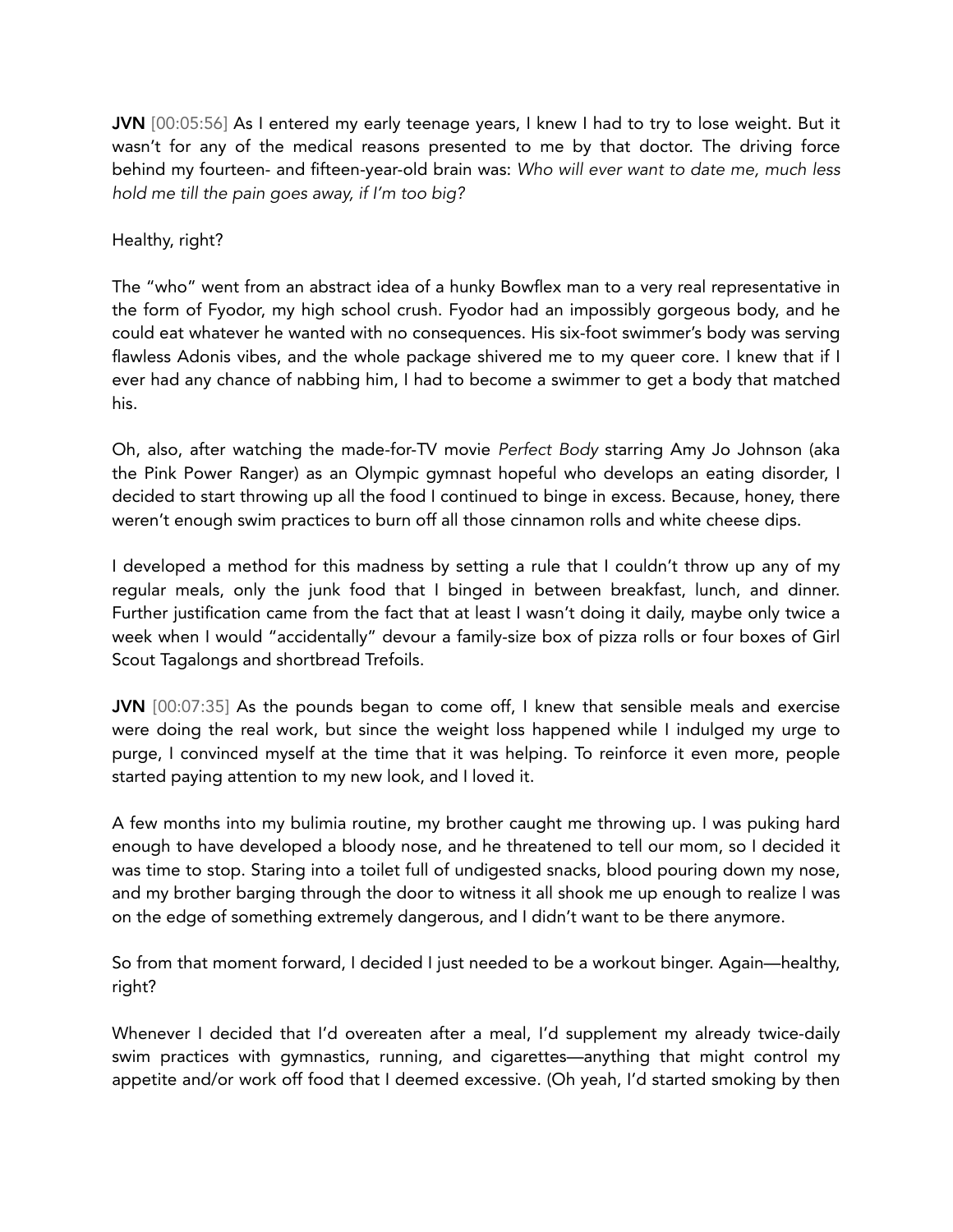because I'd heard it was an appetite suppressant. Say it with me, one more time: healthy, right?)

JVN [00:08:52] I hate admitting this, but I fluctuated within different areas of this same routine for the next sixteen years or so. From adolescence until around the time I hit thirty, that was the body-control universe I inhabited. I always had to give myself some sort of food restriction, or binge eat, or overexercise, all with the intention of keeping my body approvable enough to find someone who would ultimately love me. Or at least fuck me until that perfect person came along.

Body dysmorphic disorder (BDD) and shame run deep in the gay community. Deeper than the pit in my stomach when Aly Raisman fell off the uneven bars in the qualifying round of the 2015 World Gymnastics Championships in Glasgow. Whenever I went on Grindr or SCRUFF to find a date or a hookup, all of the horrible language I'd already heard about fuckability standards was echoed once more in reactions to photographs of my body.

> You're too fat for me. Sorry, not into fat guys. I'm only into fit guys.

The way I dressed and acted was something I could easily change, even if it pained me, but my body took a lot more work, and all of it was fueled by a chorus of hateful words telling me that I wasn't good enough. I had no desire to simply be healthy and make better decisions so I could live a long and happy life—I was compelled to change by the disgust aimed at me.

JVN [00:10:22] I also want to point out that the judgment I faced represents only a white, femme queer's experience before I was HIV+. BIPOC folks often receive worse cruelty in the LGBTQ community, because in addition to the misogynistic attitudes and body dysmorphic culture, racism runs deep. The amount of white gay men who freely talk about not being into Black or Asian men is astounding. A culture that evaluates your total worth based on only your physical appearance cannot connect in a way that sees your humanity. It breeds a lot of buttholes but also a lot of insecurity, shame, and rejection.

I'm still not entirely sure what finally clicked inside me that made me stop chasing the idea of a "perfect" body and searching out other men's validation 24/7. I think I'd just finally seen enough eggplants that I became less interested in dick and more interested in how I felt about myself. The consistent emptiness I felt after casual hookups and emotionless sexual encounters left me numb, and I realized that the validation I was seeking was ultimately only going to come from within.

Recognizing that the good things happening in my career were the results of my own determination and drive likely had a lot to do with it. My work life was clearly changing for the better, but emotional work never happens overnight. I certainly tried many times to change my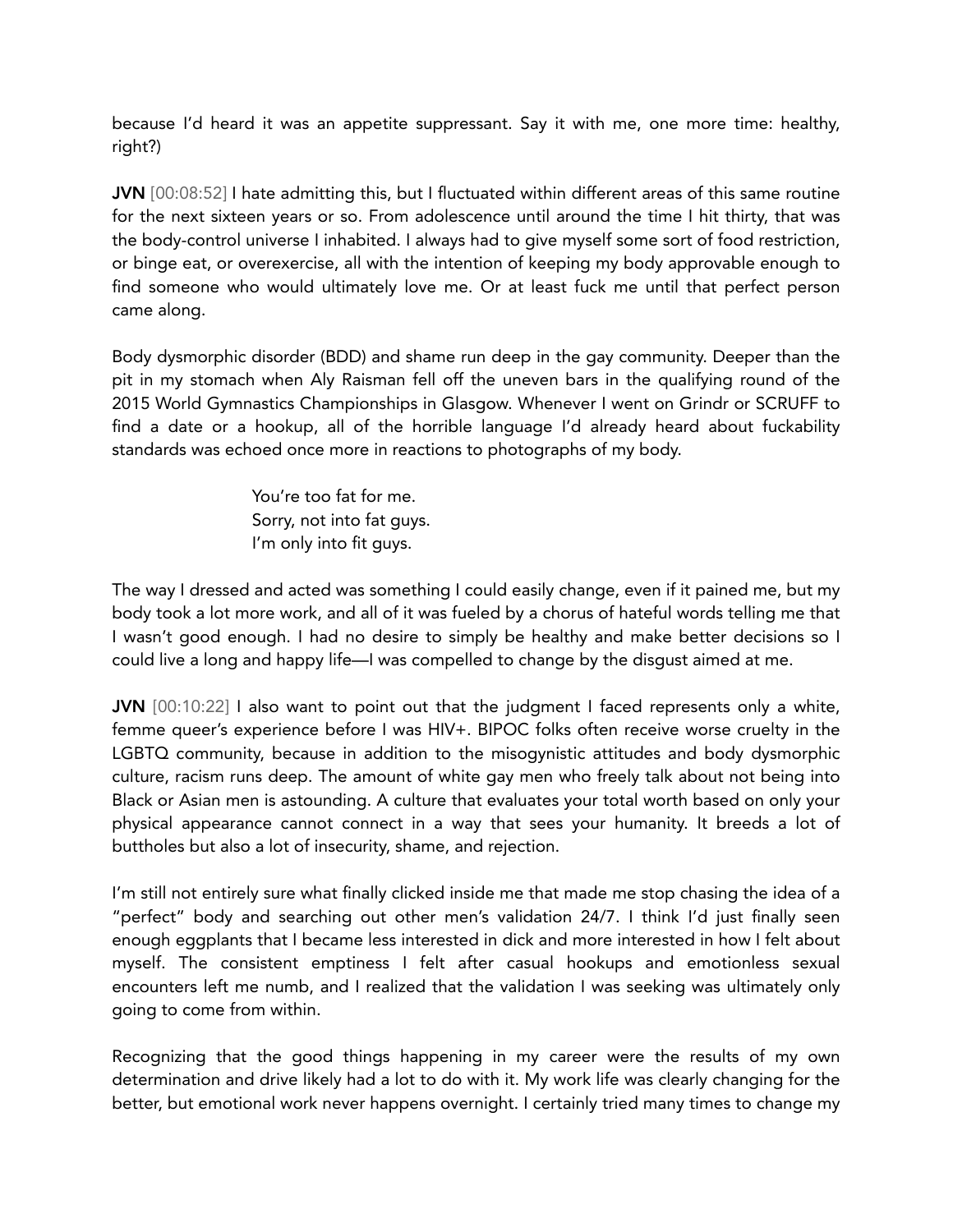mindset to become more self-loving, with briefly positive results, but any time I slipped into old habits, I was able to forgive myself because I strongly believe in a "three steps forward, five steps back, and seven steps forward" type of existence. It wasn't a light-bulb moment that led me to self-acceptance but a collection of experiences that allowed me to try things a different way.

JVN [00:12:18] There was a point in my life when I included the phrase "body positivity" whenever I talked about my evolving feelings of self-love and care, but I now much prefer the relatively newer concept of "body *neutrality*," which strikes down the idea that I always have to equate feeling good about my body to feeling good in general. Body positivity is nice in theory, but it's an unrealistic expectation to constantly uphold because we are all beautifully complicated humans with near-infinite ranges of emotion. Body neutrality allows for a more naturally holistic relationship with these physical vessels we inhabit, and the idea is to focus on what our bodies can do for us, not how they appear. It's okay for me to have days when I wish I looked a little different, so long as I understand that I can also lead a complete, gorgeous, and fulfilling life separate from those feelings.

I think one surprising benefit of all of those empty sexual encounters from my past is that they prepared me to finally be in a space in life where my heart and mind were open, willing, and ready to meet my person, and to have the confidence to try for the relationship I'd always wanted. But even now that I'm happily married and feeling well into my journey of healing, I still find myself wanting random validation from gay men and queer people. However, now I can look at it as a natural part of being a person. I try to be curious about those feelings and remain compassionate and gentle with myself whenever the need flares up in a way that doesn't feel aligned with my authentic self.

Usually when that validation need pops up, it's trying to keep myself separated from an unwanted feeling, and now, most of the time, I'm able to respond to that part and say, "I know you want that external sought-after feeling, but I also know I'm enough."

JVN [00:14:10] These days the urges feel much less aggressive and frenetic in terms of what that part of me wants to do to get the attention it thinks I want. The specific desires that pop up, like wanting a cute person to send me a torso pic, or having six cookies instead of sixtyfive, aren't quite as harmful as my old ones, because the validation I now seek doesn't require deeply hurting myself with food, overexercising, binging, drugs, or sex.

About that last one. I know this essay started out about body image and self-esteem and then we veered pretty quickly into sex, but it's impossible to write about healing from my compulsive eating without acknowledging my healing from sexual compulsivity as well. They are, for me, inextricably linked, and I know they are for many others as well. Through two trips to inpatient rehab and years of therapy since, I've learned a lot about impulse control, sitting with my unhealthy urges, dysfunctional cycles, and abuse and trauma, and how all of those things interact in my psyche. Particularly, I've learned that impulses and cravings are not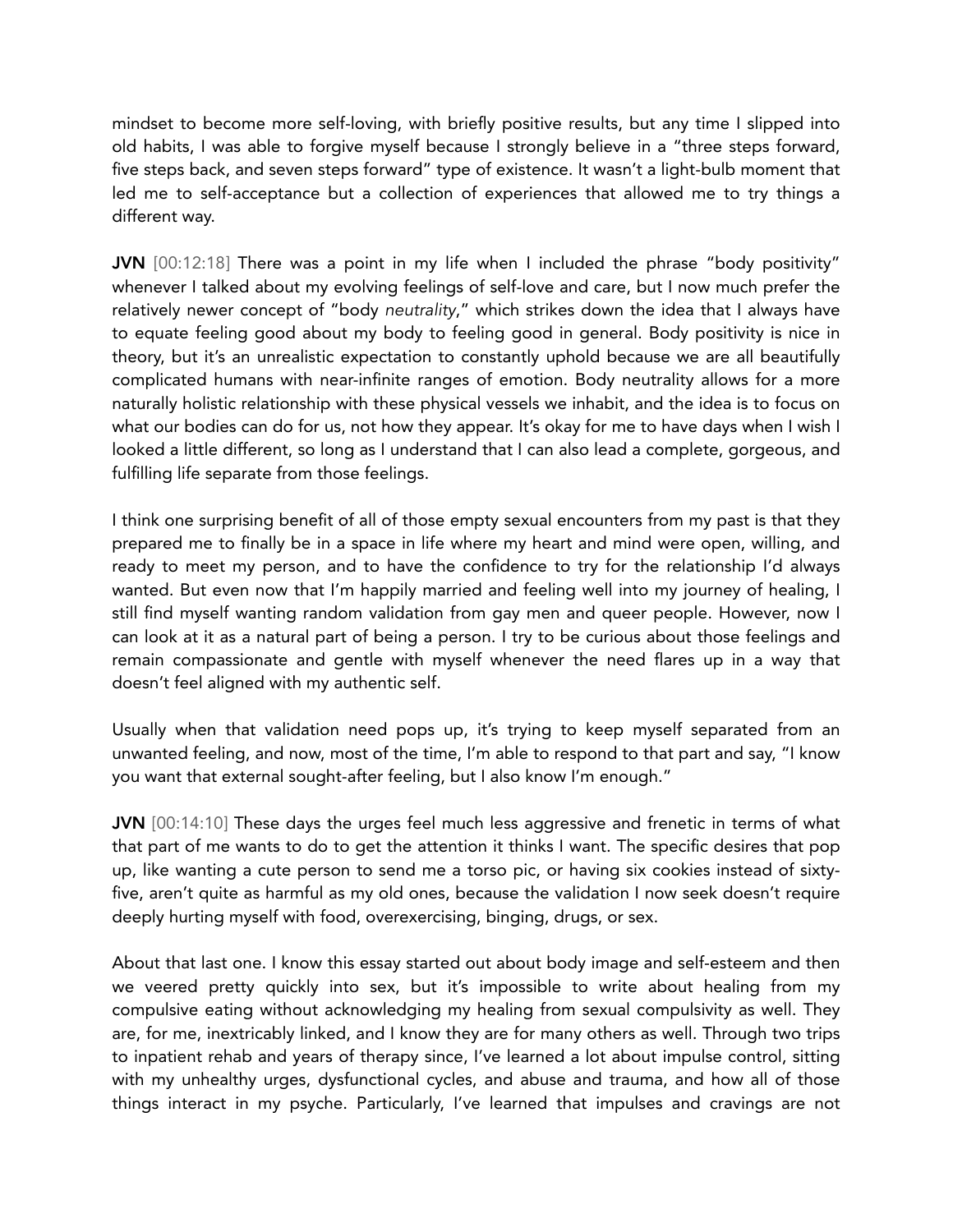absolute commands from the brain that must be satisfied; they just *feel* like they are. Impulses and cravings will eventually abate if I can just sit with them long enough and not identify with the urge. I practice not letting it overtake me to the point where I'd actually do the knee-jerk behavior I'm trying to ride out. Reading countless books and working with multiple therapists to learn how my destructive adult behaviors reflect similar cycles of abuse from my childhood has taught me so much of what I know about how unprocessed early trauma manifests itself in my adult life. Being aware of all of that helps me make better decisions.

But there's a larger picture to explore here. What were *so many* of us exposed to in life that causes us to hate our bodies? Why is it that at such a young age I came to the conclusion that how my body looked would directly influence my ability to feel happy, connected, and loved? Oh yeah, it's that fucking Bowflex commercial.

JVN [00:16:28] Fine, not just the commercial but what it and thousands of other images and messages like it represent. The idea that if you buy this one thing, you will look like these people. You'll be stunning, you'll be happy, you'll be fuckable, all thanks to a handy machine that folds up under your bed when you're done using it for the day. The messaging is everywhere—magazines, television, movie montages—the idea of a quick fix, focused only on the external while ignoring the internal. It took me far too long to figure out that it's all a lie.

In fact, some of my most miserable times in life were when I was at my supposed "sexiest." In 2014, I went through a phase of doing one hour of hot yoga every morning for almost a year. Six days a week, my three daily meals consisted solely of chicken, broccoli, and sweet potatoes. All to get ready for a season premiere trailer of *Gay of Thrones* that had me shirtless on a beach, and I was determined to look smoking hot when that day came.

You know what's not hot? How fucking hungry, grouchy, and unhappy I was for the several months it took for me to get the body I'd thought I'd always wanted. I finally had six-pack abs, and wouldn't you know it, I was no happier than I'd been before. I didn't feel more balanced. I wasn't filled with more joy. The teaser did end up being pretty funny, but the point is that I had to get the body I thought I'd always wanted to be able to finally see the truth: that we are so much more than our bodies.

JVN [00:18:08] They are, of course, important. Bodies are sacred, they are our vessel! But to have love or our worth based on how our bodies look is something we don't deserve. No exercise program or workout machine or diet program can give you a lasting sense of worth and acceptance, and becoming body positive isn't something that just happens, especially if you're starting from a place of trauma. It means working every single day to reject the negative messages constantly hurled our way by advertising and social media, the insidious missives we internalize, sometimes without even noticing that it's happening.

Even the positive messages we get can morph into tiny blows to our self-esteem. Like I said earlier, I get a lot of messages and comments that are basically slightly different versions of